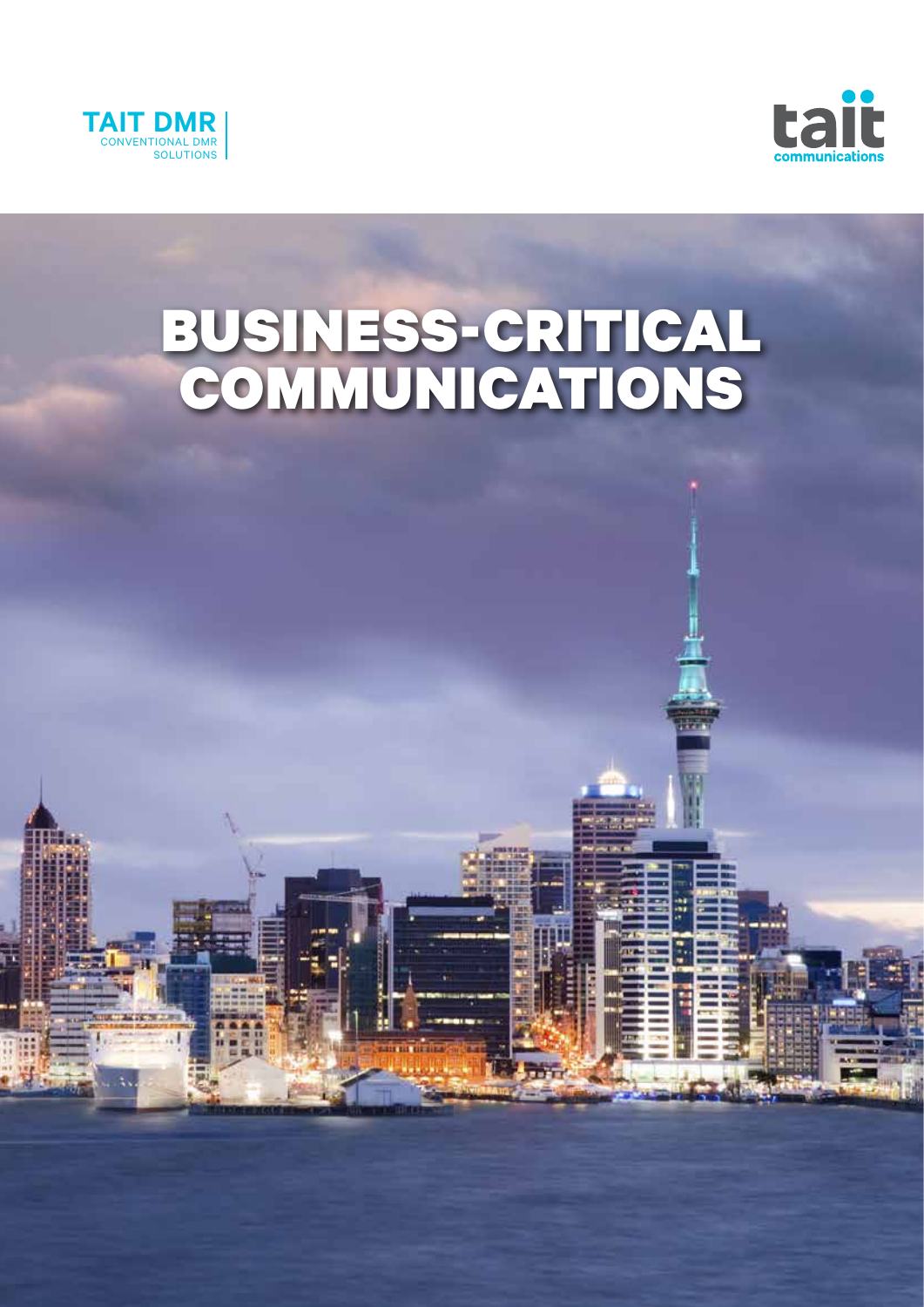# BE SELECTIVE. PERFORMANCE MATTERS. TAIT CONVENTIONAL DMR

# FUTURE PROOF YOUR BUSINESS-CRITICAL **COMMUNICATIONS**

At Tait, we place our LMR knowledge at the center of our Unifying Critical Communications strategy, and partner with experts in their fields to deliver the best outcomes for our clients.



Utilities, Oil and Gas, Mining, Transportation and other organizations with communication needs are committed to supporting their employees with the best communications technologies. At Tait, we deliver business-critical communications solutions and ensure that our clients get optimal performance from their investments. From a single DMR site to a wide-area network, Tait will integrate all your technologies, including cellular and smart devices, into a core DMR solution to give you seamless communication, location awareness, and workforce management.

The Tait DMR TB9300 and TB7300 base stations support DMR Tier 2 and meet the DMR standard for full interoperability. Tait offers a unique DMR ecosystem with industry leading software solutions, a large choice of partners for dispatch consoles, media recorders, and other tailored services.

Tait has a reputation for building tough products and resilient networks. We design, manufacture, deploy and support each client solution from end-to-end. To ensure each system succeeds, our global services team works with your organization to deliver an upgrade that is seamless, on time, and within budget.

Whatever your goals, your solution should be defined by your objectives. Insisting on open standards will ensure choice and protect your investment over the life of your communications assets.

Talk to us about creating a safer, simpler, smarter, DMR business-critical communications future.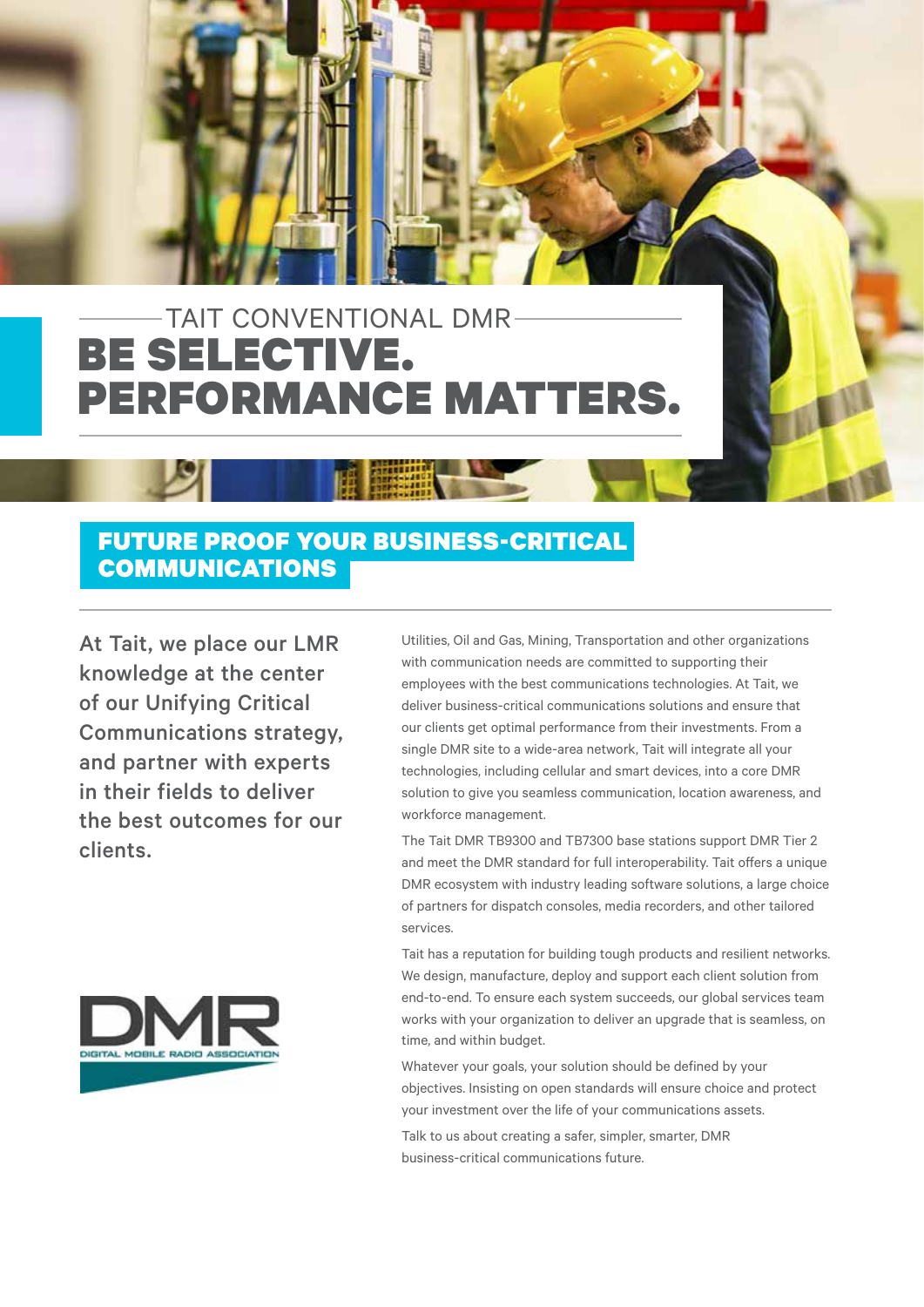

## **Performance Matters.**

#### **RF Performance - Base Stations**

The TB9300 and TB7300 offer exceptional receiver performance and exceed or match all other DMR Tier 2 base stations on the market for sensitivity, selectivity, and intermodulation performance. This means that the user gets extended talk-in (uplink) range as well as significantly increased resistance to interference. This is vital on busy radio sites and provides a better user experience.

#### **Tait Quality and Value**

The Tait DMR Tier 2 product line benefits from high quality design and offers exceptional value when compared to alternatives. We design, manufacturer, and quality-control all our products so we can confidently deliver the highest quality of materials and workmanship in the industry. Tait portables are Tough, Tait mobiles are adaptable and Tait base stations have exceptional performance.

Tait conventional DMR enables you to capitalize on the investment and knowledge we have gained through the development of our DMR trunking solutions. The Tait DMR conventional offering utilizes the same high quality portables, mobiles and base station radio product lines that Tait is renowned for. Tait are radio people and have been in the industry for over 47 years.

#### **Quad-mode terminals**

The Tait 9300 terminals are capable of four operating modes—analog conventional, MPT 1327 trunking, DMR Tier 2 conventional, and DMR Tier 3 supported by a single firmware version. This quad-mode capability allows migrations between analog and digital.

#### **Flexible dual-mode base stations/repeaters**

The Tait terminal fleet is now also supported by dual mode bases stations/repeaters – DMR Tier 2 conventional and DMR Tier 3 trunking. Tait base stations also support analog mode in a repeater format.

#### **Partnering for extended functionality**

All of our DMR standard product lines are integrated with the most appropriate competitive market partnering solutions to deliver the best results for your critical communications network. Partner offerings help deliver solutions that protect, secure and assist mobile-based organizations.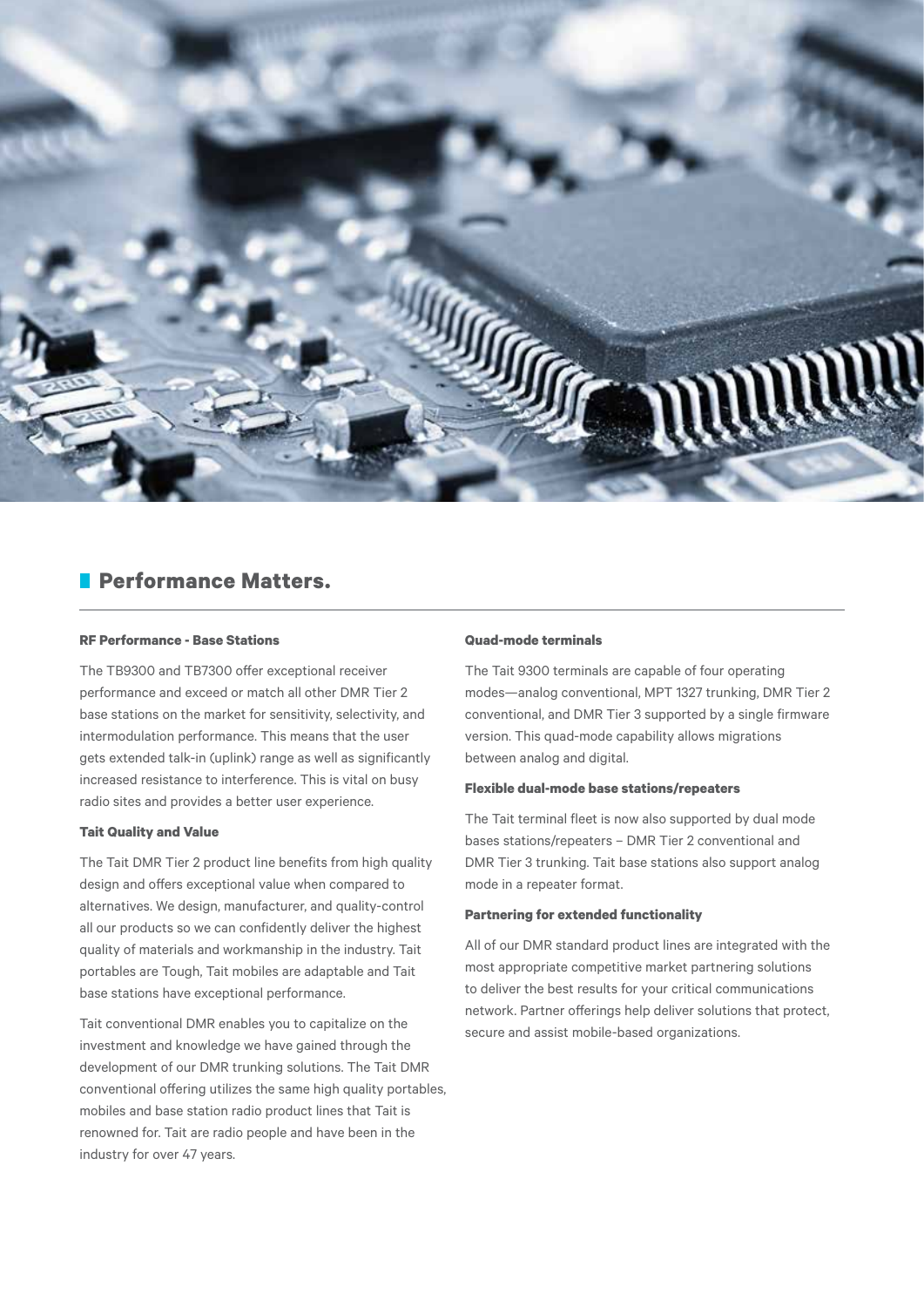# BE SELECTIVE. **PERFORMANCE MATTEI** TAIT CONVENTIONAL DMR

# **Resilient and Reliable**

#### **Built to Last**

The TB9300 and TB7300 base stations have been built to cope with a wide range of environmental and physical duress. Our base stations and repeaters are often put in remote locations where the enclosure does not provide a high degree of protection. They may endure through some punishing treatment when they are delivered to the site. Tait has allowed for these situations in their design.

#### **Reliable Terminals**

Tait Tough terminals are built for reliability. Being able to trust in these units is essential in business-critical environments. Tait design for extended life in the field without the need for regular refurbishment due to mechanical failures.

#### **Fault Tolerant Network**

The Tait conventional DMR multi-site network is designed to deliver the maximum system availability. Its architecture gives it a high degree of tolerance to failure. If a network element fails, an alarm can be raised on Tait EnableMonitor. As always, it is wise to consider any failure scenario in advance of an event. This is especially important where health and safety issues may arise from partial or total loss of the radio communications network.

For example, if the site node communications fails, the site that has been isolated from the node can continue to function on a stand alone basis. Consideration needs to be given to how to set up the radio terminals to cope with this in advance.

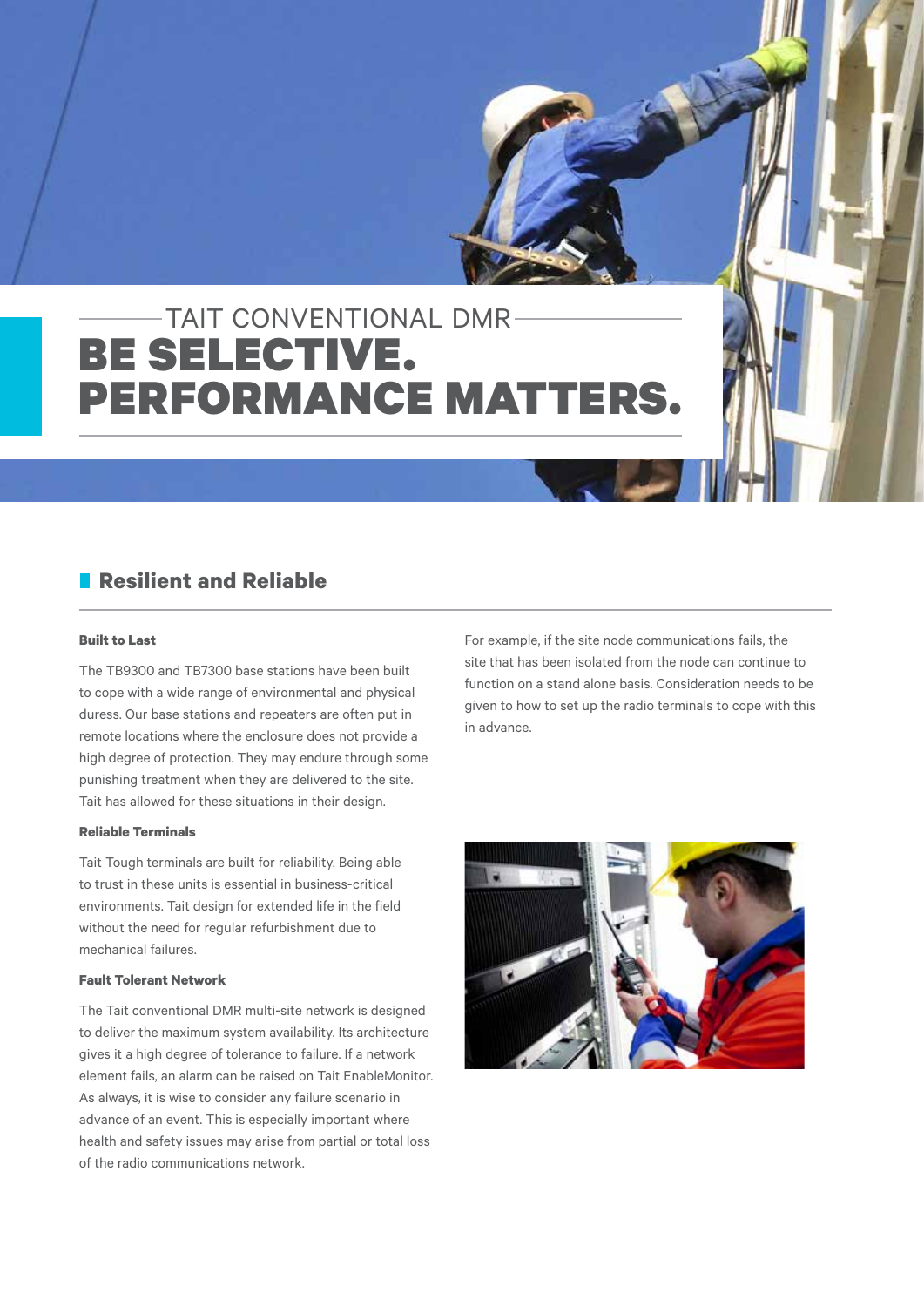

# **Tait Tough**

TRIT TOUGH

Tait customers have tough jobs. Utility, Oil, Gas, Mining and Transport industries all place challenges on the users and the equipment that they use. A critical safety tool is a reliable communications solution. The most exposed part of this solution is the portable radio.

That is why Tait engineered the TP9300 radio to survive in some of the most hostile conditions. The TP9300 is one of the toughest radios ever made.

Our compact radios have been tested and proven to survive. With Tait, you can trust that your people can communicate whenever they need to.

#### **The Drop Test**

Tait dropped a portable radio from the height of 6 feet onto concrete – that's 50% higher than the military requirement. The portable was dropped from 26 different angles, over and over again to ensure the durability of everything from the battery and antenna fittings to the internal componentry and the LCD screen. The portable survived each time.

#### **Water Immersion Test**

Tait TP9300 portables are IP67 water and dust protectioncertified to survive with no leaks under 1 metre of water for 30 minutes. At Tait, we go even further and trust our radios at twice the depth for longer time intervals.

#### **Build Quality**

Every component is selected and tested so the radio can endure harder knocks and more extreme temperatures. The radios are assembled and tested in our own factory, delivering maximum quality where it matters most.

#### **Tough Family**

Tait stands behind the quality and ruggedness of all our products, not just our portables. Our mobiles and base stations have also been designed and proven to withstand extreme temperatures, hard knocks and the wear and tear of everyday use in the demanding environments that our clients work in.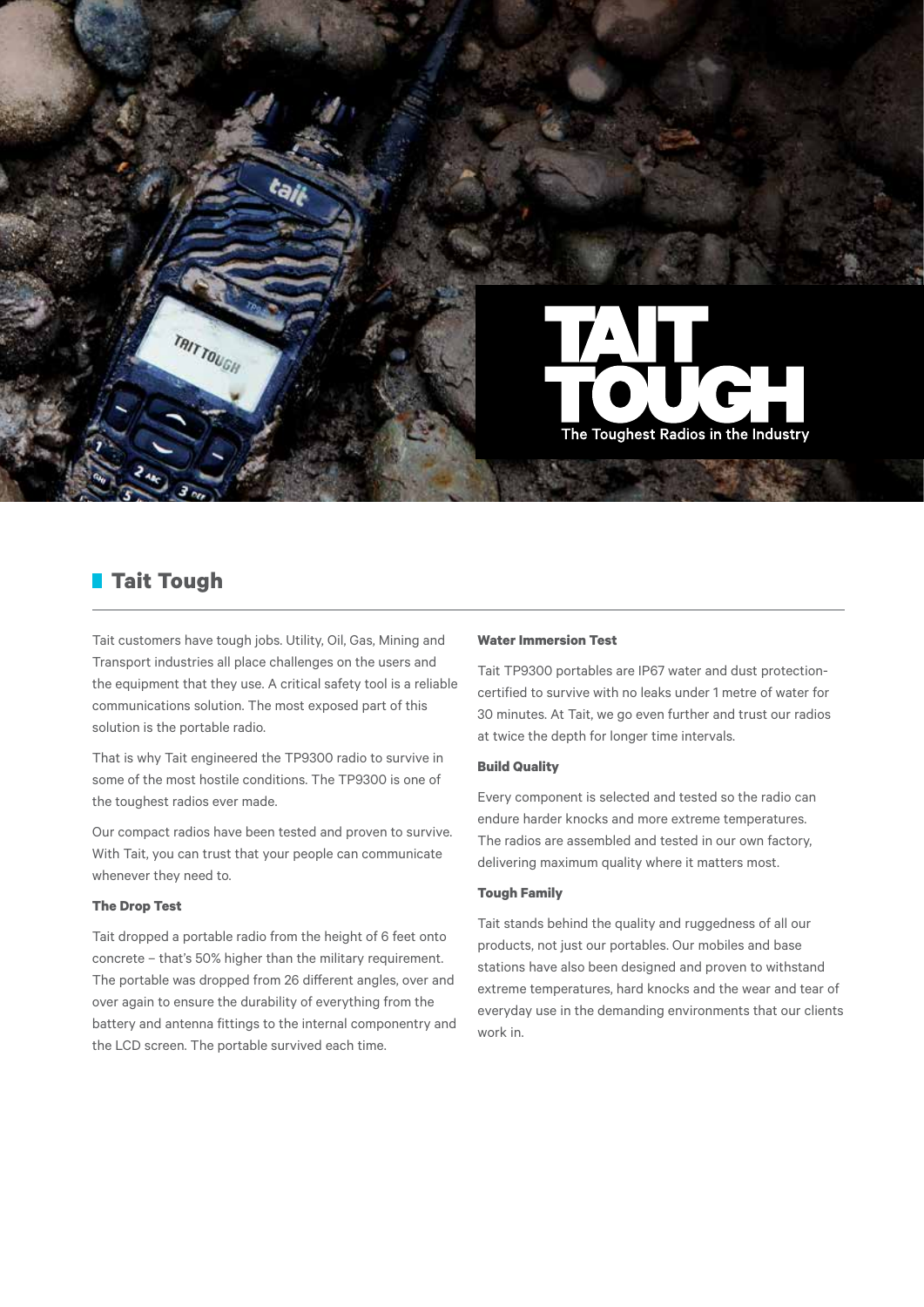

# **PRODUCTS** WE DESIGN, DEPLOY AND TAIT CONVENTIONAL DMR

# SUPPORT END-TO-END DMR NETWORKS

# Tait Tough DMR Portables

#### **TP9300 DMR Portable: Rugged, feature-rich and businesscritical communications grade**

The TP9300 is one of the smallest and lightest critical-communications-grade portable radios on the market. TP9300s are designed tough, for rugged environments and uncompromised worker safety.

#### **Key features:**

- VHF, UHF, 800MHz, and 900MHz frequency bands.
- Quad-mode operation (Analog Conventional, MPT1327, DMR Conventional/Tier 2, DMR Trunking/Tier 3).
- Lithium-ion battery for longer performance.
- Exceeds MIL-Standards for durability and is IP67 compliant.
- Programmable emergency key for easy access in an emergency.
- Intrinsically Safe version.
- Audible channel annunciation, and other functions, keep first first responder eyes on the mission.

#### **Models:**

The TP9300 comes in a range of models that deliver different user interface experiences or meet specific challenges such as Intrinsically safe radios. Three models are described as follows:



#### **TP9360**

This portable supports a wide range of features and has both a user display and a 16 key keypad.

It is designed for use in an environment where there will be regular interaction between a user and the radio. The keypad also allows the support or dialling or texting. A robust 4 line display allows access to a wide range of services and operational parameters. The key features of this portable are:

- Integrated GPS for location awareness applications
- Encryption capable for voice security
- Pre-defined status messages
- Text message capability
- Channel capacity up to 2000

#### **TP9310**

The TP9310 is a conventional portable designed to offer a more straightforward user interface. This unit has no display or keypad and is often preferred in applications where only a small number of channel or groups are used and where dirt and grime make the use of a display or keypad impractical. The key features of this portable are:

- 16 way selector for channel or talk-group
- Internal GPS option for location awareness

#### **TP9361**

The TP9361 is a multi-mode intrinsically safe portable. This includes analog, MPT1327, conventional DMR Tier 2 and Trunked DMR Tier 3. This radio is available in blue casing to allow its easy identification as an IS radio. A number of regional compliance options are available.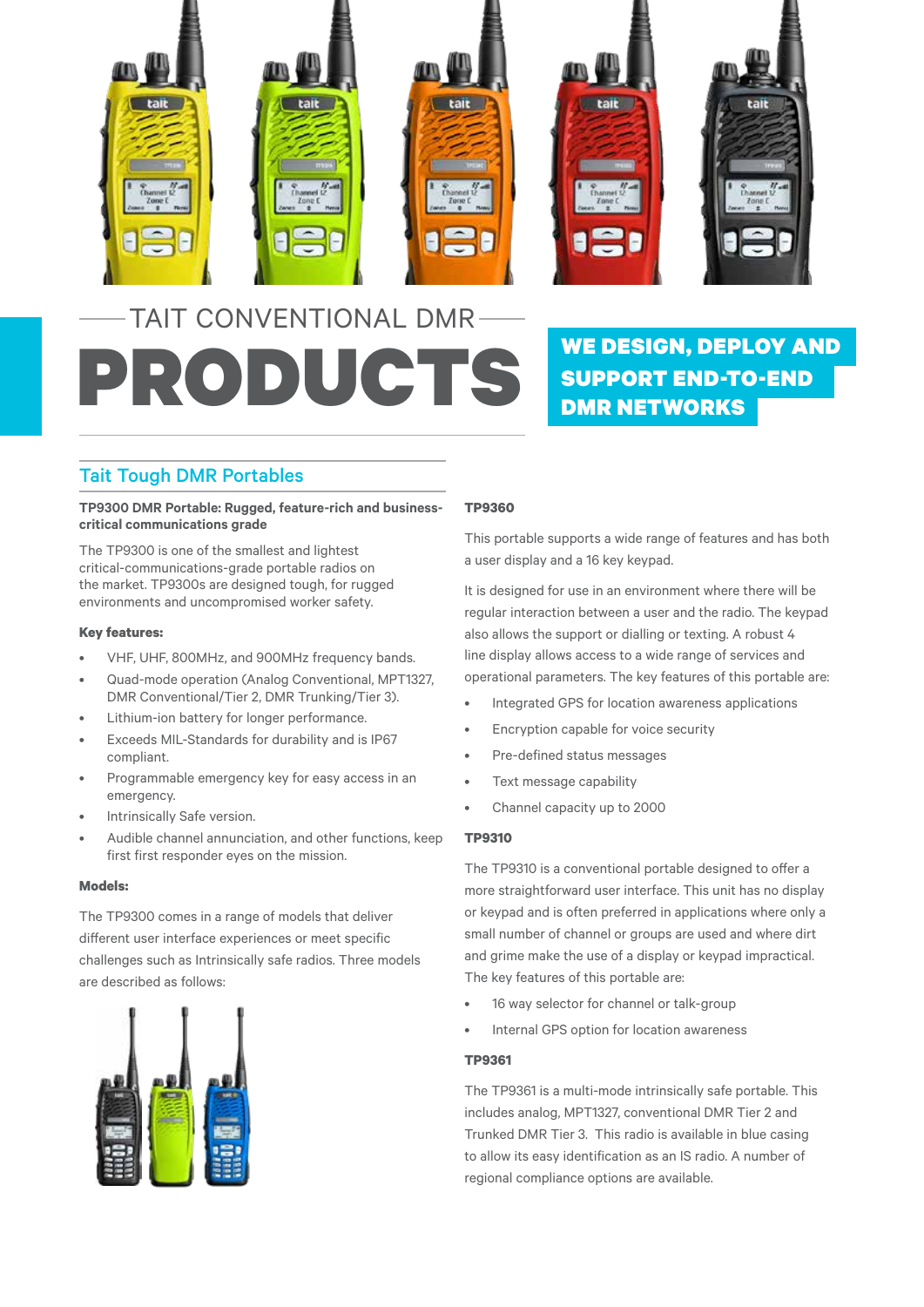

### Tait Tough DMR Mobiles

#### **TM9300 DMR Mobile: Flexible, reliable and businesscritical communications grade**

A high performing critical-communications-grade mobile, designed to deliver quality audio and intuitive operation for the many challenges that first responders face.

With multiple configuration options, programmable function keys, and software licenses available for additional features, the TM9300 is a future-proof communications choice.

#### **Key features:**

- VHF, UHF, 800MHz, and 900MHz frequency bands.
- Quad-mode operation (Analog Conventional, MPT1327, DMR Conventional/Tier 2, DMR Trunking/Tier 3).
- Interoperability in accordance with DMR standards.
- Encryption, voice and data, simulcast support and pre-set status messages.
- Options slot for flexible expansion capacity.
- IP54 rating and water-resistant control head that exceeds MIL-STD-810G.

#### **Models**

The TM9300 comes in a range of models that deliver different user interface experiences or meet specific challenges such as custom interfaces or connectivity. Three models are described in more detail below:

#### **TM9355**

This mobile is the top of the range and supports either a local or remote control head. When used with the standard control-head and keypad microphone it benefits from a large 4 line display. Alternatively a smaller hand held controller microphone can be deployed which simplifies installation in the modern vehicle environment.

The keypads also allow the support for dialling or texting. A display on either of the control head types allow access to a wide range of services and operational parameters. As with the other TM9300 mobiles a large integration area

and multiple connectivity options make this radio highly adaptable. The key features of this mobile are:

- Encryption capable for voice security
- Pre-defined status messages
- Text message capability
- Channel capacity up to 2000
- Optional GPS receiver for location awareness
- Tait UnifyVehicle candidate (increased connectivity and application option)

#### **TM9315**

The TM9315 is a conventional mobile (analog and DMR) designed to offer a more limited user interface with no keypad access and a digital channel number display. This unit is often preferred in applications where only a small number of channel or groups are used or where there is no value in having a keypad. The key features of this mobile are:

- 99 channel or talk-group selection
- Encryption capable for voice security
- Optional GPS receiver for location awareness

#### **TM9395**

The TM9395 is a multi-mode mobile that is designed to offer a data or integration platform. It has no control head but can be programmed via its front panel port. It also supports voice via the auxiliary interface. The key features of this mobile are:

- Integration or development platform
- Data terminal
- Optional GPS receiver for location updates
- CCDI control protocol
- Basic single channel voice radio (with optional speaker or handset)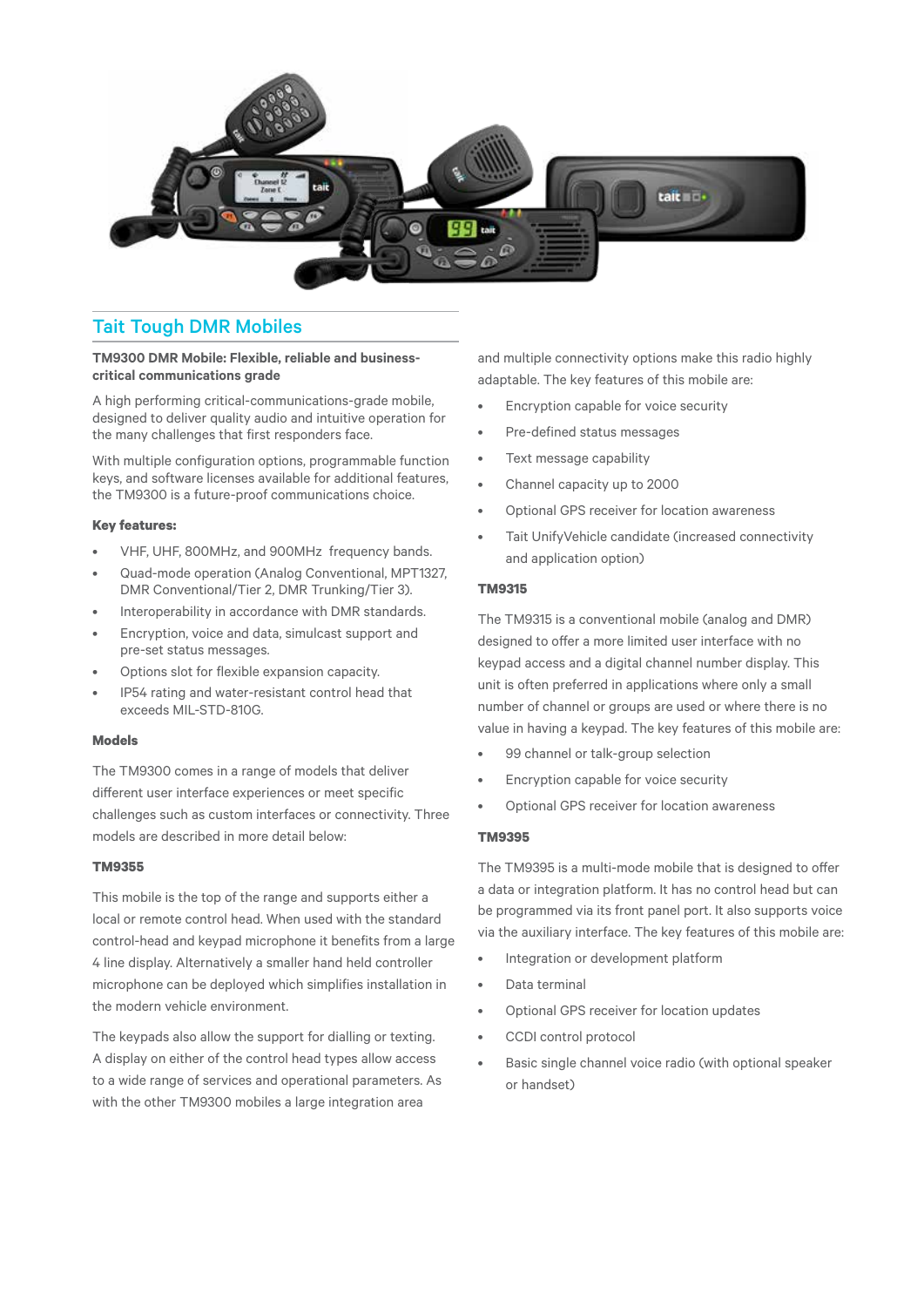

# **PRODUCTS** WE DESIGN, DEPLOY AND TAIT CONVENTIONAL DMR

# SUPPORT END-TO-END DMR NETWORKS

 $\mathbf{r}$ 

## Tait Tough DMR Base Stations

#### **The Cornerstone of a business-critical Tait DMR System.**

Designed for critical operations, the Tait second-generation, native IP base station is intelligent and reliable.

Genuine, DMR open-standards compliance provides interoperability with other agencies and greater choice for sourcing business-critical communicaitons.

Both the TB9300 and TB7300 have exceptional receiver performance. In four particular and critical areas they excel. This includes Sensitivity, Selectivity, Intermodulation suppression and blocking resistance. This combination delivers great range and one of the highest levels of protection from interference or overloading.

These base stations deliver some powerful diagnostics information as well as online tools to help identify issues. Save yourself maintenance trips by identifying and even solving many issues from your desk.

The TB9300 and TB7300 are two of the toughest base stations in the market, this has been helped by our listening to customer feedback and responding to it.

#### **Key features:**

- DMR Tier 2 or Tier 3, software upgradeable
- 6.25kHz DMR TDMA Conventional or Trunked operation.
- VHF, UHF, 800MHz, and 900MHz frequency band on TB9300
- VHF and UHF (400-470MHz) on TB7300
- Multiple transmit power configurations: Single or Dual 50W, Single 100W (50W VHF and 40W UHF TB7300 only\*).
- Extensive remote management and monitoring options (software upgradable, WUI, NTP, SNMP).
- In-built diagnostics with detailed alarm monitoring and management via IP.
- In-built spectrum moniter to investigate co-channel interference remotely.

#### **Models:**

tait<br>""

The TB9300 and the TB7300 base stations offer different features and capabilities. Some of the specific differences are outline below:

#### **TB9300**

This base station is designed in a modular format and is based on a 4U rack system. Each 4U rack supports a power management unit, and either one 50W station or two 50W stations or a single 100W station. This modular format is designed to offer maximum flexibility of large system deployments. The key features of this base station are:

- 100W RF output option in most popular bands
- Power management unit supports wide power supply inputs
- 48, 24 and 12V DC power options
- Front panel diagnostic display
- Extended power amplifier diagnostics

#### **TB7300**

This base station is a slimline 1U package with a 50W output in the VHF band and 40W output in UHF. The key features of this base station are:

- Lower standby power than the TB9300 (50%)
- 12V DC power supply only
- VHF (148-174MHz) and UHF\* (400-470MHz)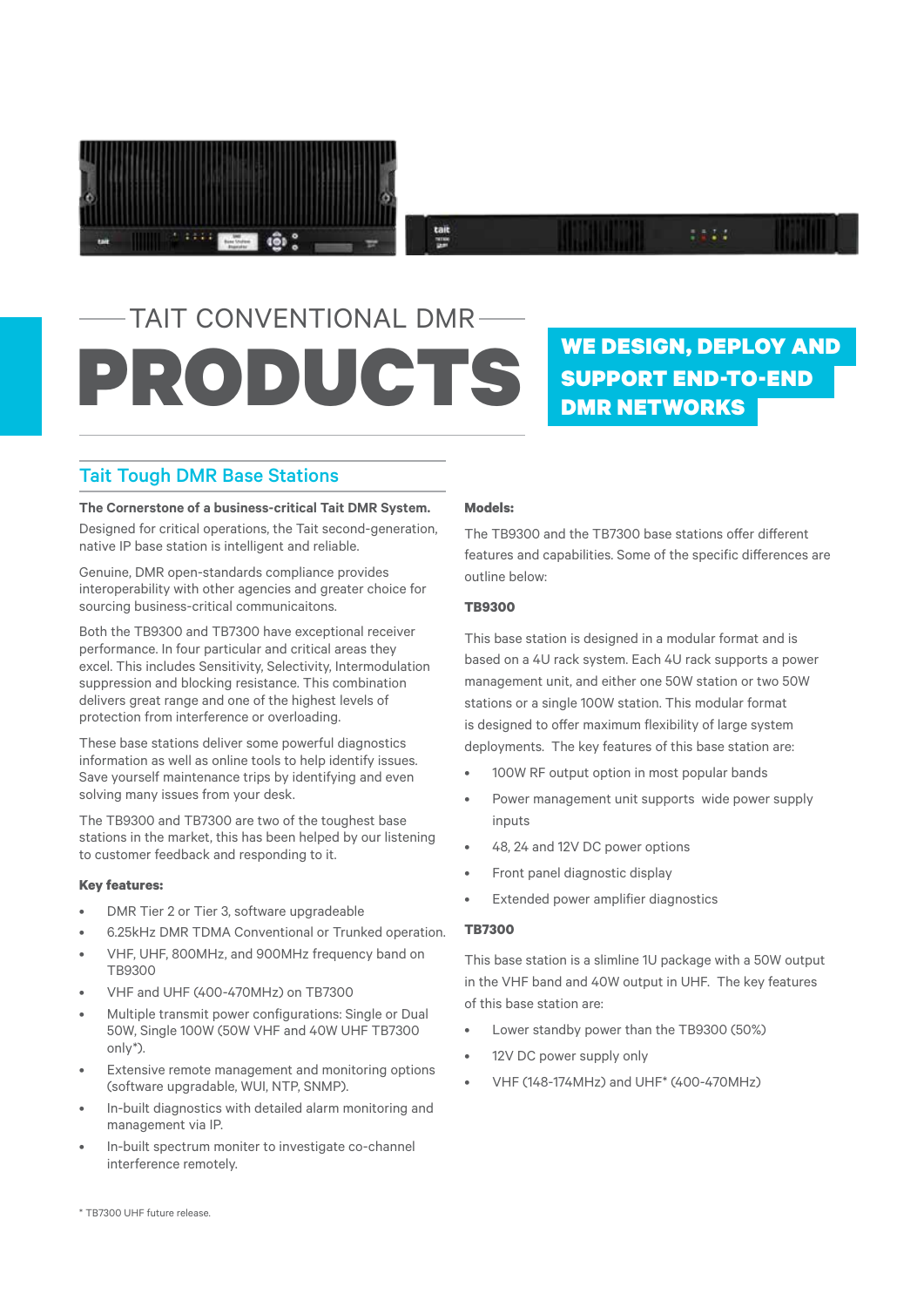

# Tait DMR Infrastructure

#### **Stand-alone repeaters**

Either TB9300 or TB7300 base stations can be used as either basic analog or conventional DMR repeaters. This basic configuration can be used to migrate an existing analog customer that operates a high site using radio frequency control with a donor radio. The TB9300 and TB7300 support colour codes to avoid channel use conflicts while the analog capability supports CTCSS.

#### **TN9300 Core Network: Intelligent, reliable and robust**

Tait's DMR TN9300 digital trunked networks are IP-based and provide open standards compliant, mission-critical communications over wide geographic areas. Their extreme resilience and multiple levels of redundancy will deliver critical communications you can depend on. Their flexibility will ensure your organization can deploy cost-effective infrastructure to meet changing operational needs now, and into the future.

The Tait conventional DMR multi-site network is based on a central control node. This highly robust solid state platform controls all multi-site activity as well as providing a database for system monitoring. It also provides an interface to consoles and other external applications. This approach allows for considerable future enhancement and creates a perfect platform from which to migrate in the future to Trunked DMR Tier 3.

### Tait Conventional DMR Releases

#### **Ongoing releases**

Using the solid base of the established Tait DMR Trunking Tier 3 platform, a first release of a DMR conventional solution was in late 2014. Since then, there have been four cadence releases which have delivered both hardware and feature enhancements. Notable hardware releases have been the TB7300 base station, the TP9310 portable, the TM9315 mobile as well as the intrinsically safe portables. In terms of features, Tait have added a number of both standardsbased and beneficial proprietary features. Tait continues its commitment to enhance and deliver innovative conventional offerings. Some key outcomes are as follows:

The use of the central node allows improved floor control in very busy systems reducing the number of likely issues. The TN9300 node can support up to 12 sites with 4 base stations on each site. Key features of the infrastructure are as follows:

#### **Key features:**

- Multi-network configurations: from a single site, single channel to a wide area network.
- Provides the control and management functions of the Base Stations.
- Open standard DMR interfaces support partner solutions for Dispatch/Consoles, Voice Recorders, Data applications (location services), PSTN gateway for telephone connectivity.
- PTToC integration capabilities
- Beacons support multi-site operation on the terminals
- Node interfaces for voice recording, location services and database monitoring
- Channel group control for flexible DMR slot allocation
- Monitoring of base station connectivity and alarms

#### **Key outcomes:**

- Significant hardware developments over the last 12 months
- Site numbers and capacity improvements on multi-site
- Fast site selection capabilities on the terminals
- AIS dispatcher updates that increase capability and features
- Channel groups control offer powerful slot control on multi-site
- Short data traffic supports a range of applications over the network
- Text message support via terminals and API's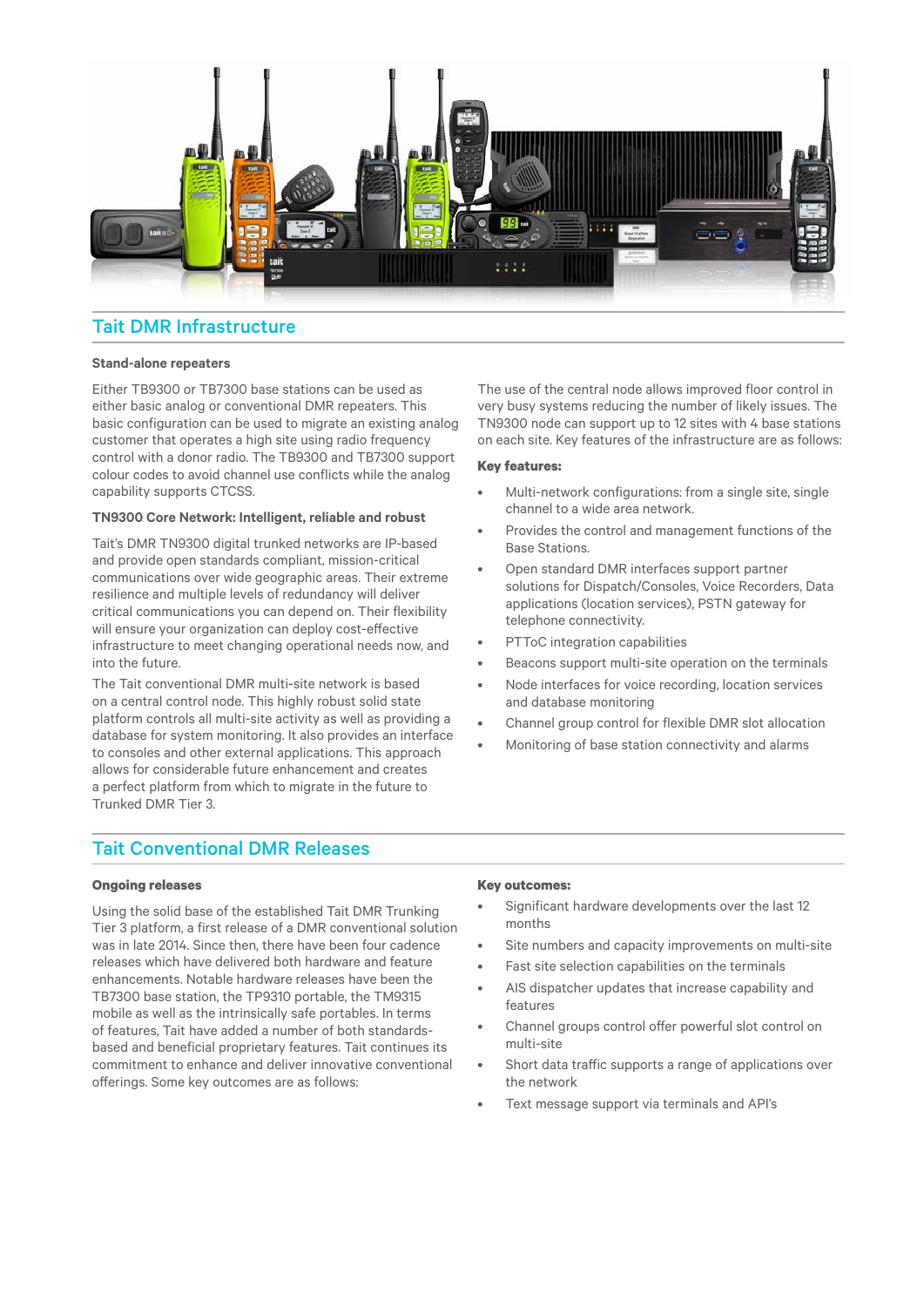# ENABLE SUIT TAIT

Tait Enable is a suite of extendable management tools and middleware that place the control of your radio network firmly in your hands.

## EnableFleet: radio fleet management made easy.

Configure and manage your radio fleet, from a central point.

#### **EnableFleet delivers:**

- Centralized radio configuration and firmware management
- Accurate and reliable fleet information eliminating duplicate IDs
- Consistent installation results
- Cost-effective and easy in-field programming
- Low stress delivery of updates using client application or Over The Air Programming (OTAP)\*
- Real-time client-server updates and fleet status display
- File attachment support for installation auditing.
- Secure fleet data
- Flexible server-side hosting options
- Comprehensive reporting

### EnableMonitor: automated network monitoring and alerting.

Real-time monitoring confirms that your network is operating as expected, to minimize impacts if problems occur.

#### **EnableMonitor delivers:**

- Real-time system health status. Diagnose issues early, reduce network downtime
- Proof that your network is operating efficiently
- Reporting on your IT network availability and infrastructure
- Email, SMS and other alerts and alarms if there is an issue
- Automatic discovery and configuration for simplified setup
- Standards-based technology for interoperability
- Secure access to performance data anywhere, anytime
- Redundancy options for guaranteed performance
- Customer support for your peace of mind

\* Future release

### Enable Report: giving you a clear picture of your network.

Report on your network over time to ensure optimal performance.

#### **EnableReport delivers:**

- Reports on the performance of your radio network
- Provides all the information you need to make analysis easy
- Clearly proves that you are achieving your Service Level Agreements (SLAs) against your Key Performance Indicators (KPIs)
- Supports the specific reporting needs of your business
- Provides various reporting options for the different parts of your network over time
- Allows different user access levels
- Uses standards-based technology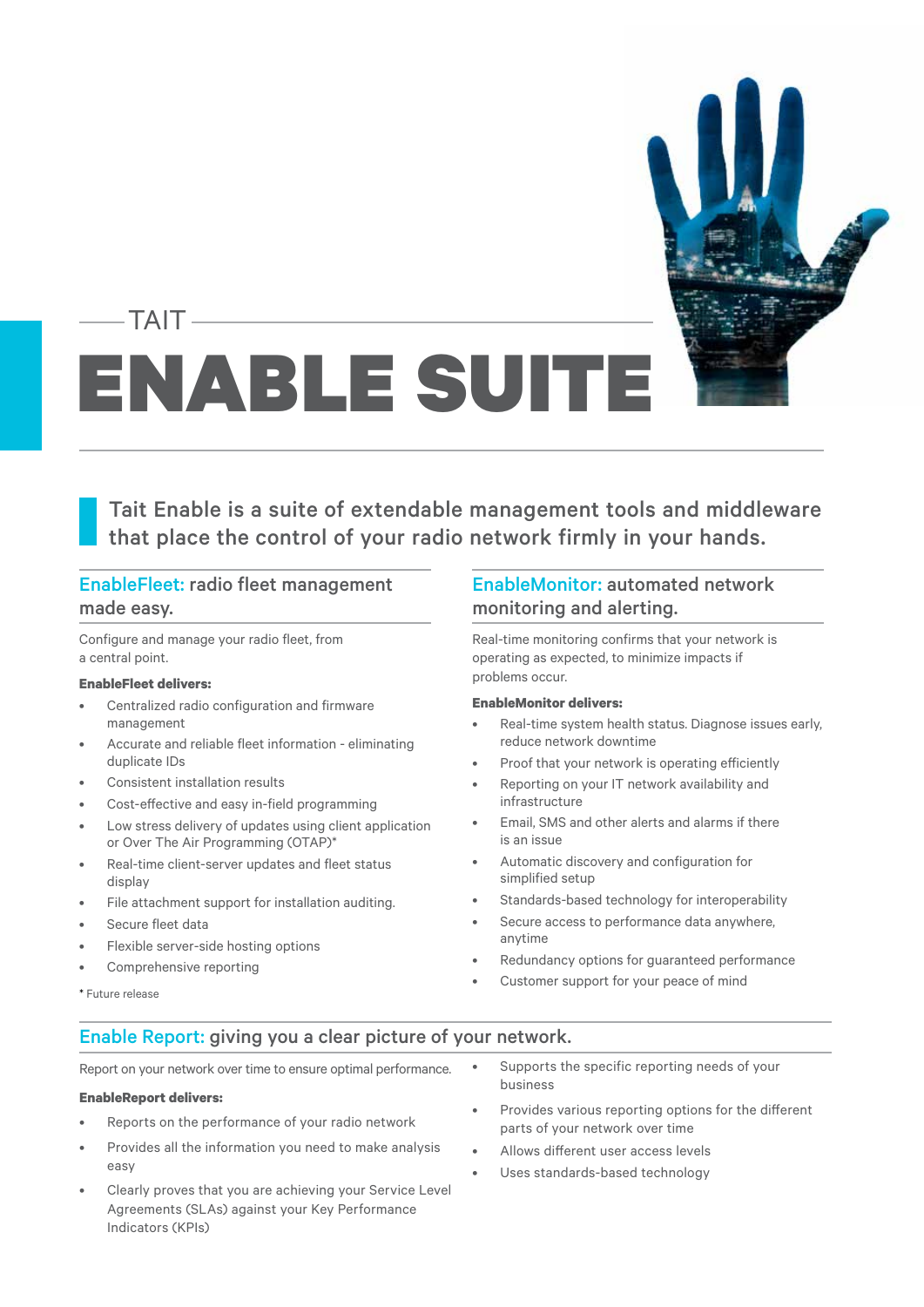# DMR PARTNERS OUR

**Tait delivers unified critical communications solutions with a wide range of technology partners.**

Our dedication to deliver value to clients across the globe motivates us to work with best-in-class partners. In an increasingly complex communications environment, our clients depend on us to work with best-in-class partners to deliver solutions that achieve exceptional operational results. Our clients expect choice and they expect on-going support for each integration between their Tait network and partner products. Tait stands behind all of our partner solutions with a full commitment to support the Tait interface.

We are committed to open standards because they make partnering and collaboration easier and more efficient, drive innovation, and allow us to bring new capabilities to market in an agile fashion.

Tait are proud of our strong partner relationships. Together with our partners we deliver world-class solutions for clients every day.

### Our DMR Endorsed Technology Partners: